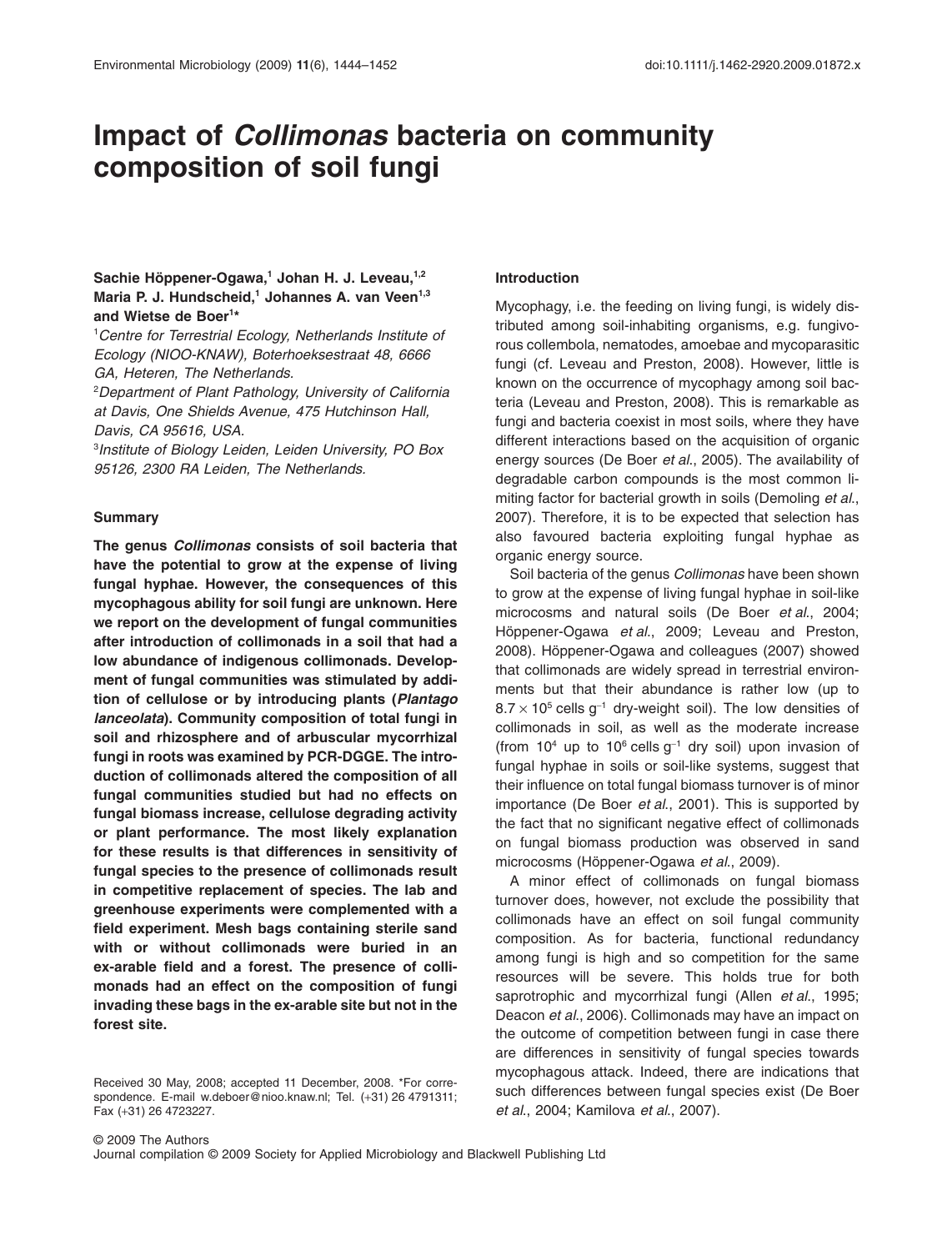The aim of the current study was to test the effect of the presence of collimonads on the mycelial accumulation and community composition for different functional groups of soil fungi, namely, (i) cellulose- and sugar-degrading fungi after enrichment of a soil with cellulose and (ii) root-exudate consuming fungi and arbuscular mycorrhizal fungi after introducing a plant (*Plantago lanceolata*). In addition, the effect of the presence of collimonads on composition of fungi invading a sterile sand patch in natural soils was examined.

# **Results**

# *Effect of collimonads on the community composition of fungi in cellulose-enriched soil*

Two weeks after the addition of cellulose to an exarable soil, the soil fungal biomass indicator ergosterol had increased from 1.0  $\pm$  0.4 mg.kg $^{-1}$  dry soil to  $8.7 \pm 1.0$  mg kg $^{-1}$  dry soil in the controls and to 9.6  $\pm$  0.7 mg kg $^{-1}$  dry soil in the soil inoculated with collimonads respectively. The stronger increase of ergosterol content in the presence of collimonads was nearly significant  $(P = 0.09)$ . After prolonged incubation (8 weeks after the addition of cellulose) ergosterol contents had decreased to 3.9  $\pm$  0.5 and 4.4  $\pm$  0.2 mg kg $^{-1}$  dry soil in the controls and in the *Collimonas*-inoculated soil respectively. The difference between the controls and the *Collimonas*-inoculated soil was again nearly significant  $(P = 0.06)$ . After 2 weeks of incubation, cellulase activity in the control samples  $[89.0 \pm 37.6$  (nmol RBB release) 24 h<sup>-1</sup>  $q^{-1}$  dry soil] did not significantly differ from the *Collimonas*-inoculated soil  $[134.6 \pm 50.7$  (nmol RBB release) 24  $h^{-1}$  g<sup>-1</sup> dry soil].

Two weeks after the inoculation of collimonads, qPCR-based numbers of collimonads had dropped from  $1.0 \times 10^6$  to  $1.6 \times 10^5 \pm 2.3 \times 10^4$  collimonads g<sup>-1</sup> dry soil and the numbers were under the detection limit  $(1.5 \times 10^4 \text{ collimonads g}^{-1}$  dry soil) after 8 weeks of incubation.

PCR-denaturing gradient gel electrophoresis (DGGE) patterns of fungal 18S rRNA-gene fragments amplified from total DNA differed between the controls and the *Collimonas*-inoculated soil replicates (Fig. 1, lanes 10–18). These differences were confirmed by distancebased redundancy analysis (db-RDA) (*P* < 0.001). This indicates a significant effect of the presence of collimonads on the development of the fungal community in the cellulose-enriched soil. No further changes in cellulolytic fungal composition became apparent during prolonged incubation time (from 2 to 8 weeks). Two major bands (E and K, Fig. 1) that were present in the controls were much weaker in the soil inoculated with collimonads. In contrast, five distinct bands (F, G, H, I and J) were



**Fig. 1.** DGGE patterns of partial fungal 18S RNA genes from two experiments. Lanes 1–4: Rhizosphere soil of *Plantago lanceolata* grown in soil without addition of collimonads; lanes 6–9: Rhizosphere soil of *Plantago lanceolata* grown in soil with addition of collimonads; lanes 10–13: Cellulose-enriched soil without addition of collimonads; lanes 15–18: Cellulose-enriched soil with addition of collimonads. The patterns of the cellulose-enriched soil are from the 8-week incubation. Fungal markers, made of an artificial mix of different fungal species, are presented in lanes 5 and 14. Coding of bands refers to Table 1.

#### © 2009 The Authors

Journal compilation © 2009 Society for Applied Microbiology and Blackwell Publishing Ltd, *Environmental Microbiology*, **11**, 1444–1452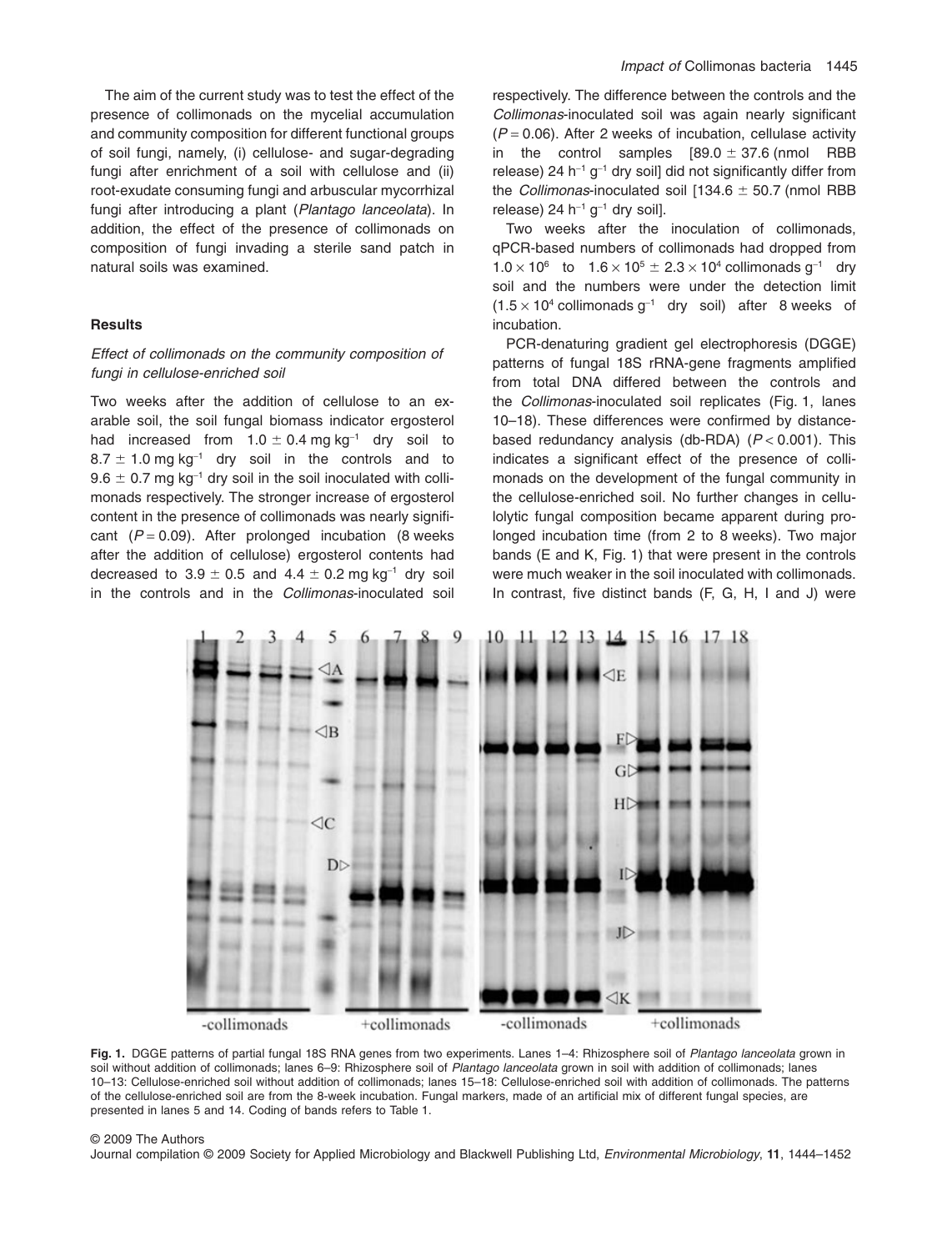#### 1446 *S. Höppener-Ogawa* et al.

**Table 1.** Sequence analysis of total fungal and arbuscular mycorrhizal PCR-DGGE bands. Letters indicate the coding of the bands as indicated in Figs 1 and 2.

|                  | <b>Closest relatives</b> |                     |                               |  |  |  |  |
|------------------|--------------------------|---------------------|-------------------------------|--|--|--|--|
| DGGE bands       | Order                    | Phylum affiliations | Accession No., similarity (%) |  |  |  |  |
| AM1 <sup>a</sup> |                          |                     |                               |  |  |  |  |
| AM2 <sup>b</sup> | Glomerales               | Glomeromycota       | AY842575, 95%                 |  |  |  |  |
| AM3 <sup>b</sup> | Glomerales               | Glomeromycota       | AJ854582, 98%                 |  |  |  |  |
| $AM4^a$          | Glomerales               | Glomeromycota       | AF389021, 91%                 |  |  |  |  |
| $A^a$            | Mucorales                | Mucoromycotina*     | AF157140, 94%                 |  |  |  |  |
| $B^a$            | Endogonales              | Mucoromycotina      | DQ322628, 93%                 |  |  |  |  |
| $C^a$            | Agaricales               | Basidiomycota       | AY916691, 92%                 |  |  |  |  |
| D <sup>b</sup>   | Phyllachorales           | Ascomycota          | AF222522, 95%                 |  |  |  |  |
| $E^c$            |                          |                     |                               |  |  |  |  |
| F <sub>p</sub>   |                          |                     |                               |  |  |  |  |
| $G^b$            | Lecanorales              | Ascomycota          | AY584675, 86%                 |  |  |  |  |
| $H^b$            | Malasseziales            | Basidiomycota       | AY083223, 86%                 |  |  |  |  |
| ١þ               | Sordariales              | Ascomycota          | EU263613, 99%                 |  |  |  |  |
| Jb               | Cantharellales           | Basidiomycota       | DQ915460, 92%                 |  |  |  |  |
| Kc               | <b>Hypocreales</b>       | Ascomycota          | DQ838790, 100%                |  |  |  |  |

**a.** Band appeared in treatment without collimonads.

**b.** Band appeared in treatment with collimonads.

**c.** Band intensity increased in treatment without collimonads.

**\****Mucoromycotina* is a subphylum, whereas the others are phyla (Hibbett *et al*., 2007)

The symbol '-' denotes bands that could not be cloned successfully.

detected in the *Collimonas*-inoculated soil. Sequence analysis of the 18S rRNA fragments revealed two high matches (> 98%), namely, one as a taxon within the order Hypocreales (band K, without the addition of collimonads) and one as a taxon within the order Sordariales (band I, with the addition of collimonads).

# *Effect of collimonads on the community composition of rhizosphere fungi and arbuscular mycorrhizal fungi associated with roots of* Plantago lanceolata

The ergosterol content in the rhizosphere soil of *P. lan-* $\emph{ceolata}$  was 1.14  $\pm$  0.39 and 0.98  $\pm$  0.43 mg kg<sup>-1</sup> dry soil with and without the addition of collimonads in soil respectively. The difference in ergosterol content between the *Collimonas*-inoculated soils and the controls was not significant  $(P = 0.48)$ .

The presence of collimonads had a significant effect on the fungal community structure in the rhizosphere of *P. lanceolata* (Fig. 1, lanes 1–4, 6–9), as shown by db-RDA analysis (*P* < 0.004).

Three distinct bands (A, B and C) were detected in the rhizosphere of the control treatment but were not clearly distinguishable in the presence of collimonads. Sequence analysis revealed that two of these bands (A and B) belonged to the subphylum *Mucoromycotina* (Table 1). One band (D) that was only distinguishable in the soil with collimonads represented an unidentified ascomycete (Table 1).

The presence of collimonads was accompanied by a significant change (db-RDA analysis; *P* < 0.004) in AM fungal community structure inside the root (Fig. 2). Bands AM1 and AM4 were not distinguishable when collimonads were present, whereas bands AM2 and AM3 were only clearly visible in the presence of collimonads. The results of sequence analysis of these bands are shown in Table 1. All sequenced bands, including bands that did not differ between the treatments, had the highest match with the class *Glomeromycota*, confirming the selectivity of the primers specific for arbuscular mycorrhizal fungi.

The addition of collimonads to the soils did not affect the AM fungal colonization of *Plantago* roots (Table 2). There was also no effect of the addition of collimonads on the production of root and shoot biomass by *P. lanceolata*, nor was the nitrogen and phosphorus content of *P. lanceolata* affected by the presence of collimonads (Table 2).

# *Field experiment: sand-containing mesh bags*

After the 2-month incubation of sand-containing mesh bags in field soils, qPCR-based numbers of collimonads in the sand had dropped from  $1.0 \times 10^6$  to  $2.7 \times 10^5$  $\pm$  5.5  $\times$  10<sup>4</sup> collimonads g<sup>-1</sup> dry soil in the ex-arable site and to 5.3  $\times$  10 $^5$   $\pm$  2.6  $\times$  10 $^5$  collimonads g $^{-1}$  dry soil in the forest site.

Quantification of ergosterol contents indicated that the biomass of fungi invading sterile sand in buried mesh bags was low  $\left[$  < 0.5 (mg ergostrerol) kg<sup>-1</sup> sand]. Despite the low fungal biomass present, fungal community structure in the mesh bags could be assessed by PCR-DGGE (Fig. S1). Principal coordinate analysis (PCoA), based on Jaccard similarity, of fungal 18S rDNA-DGGE patterns

© 2009 The Authors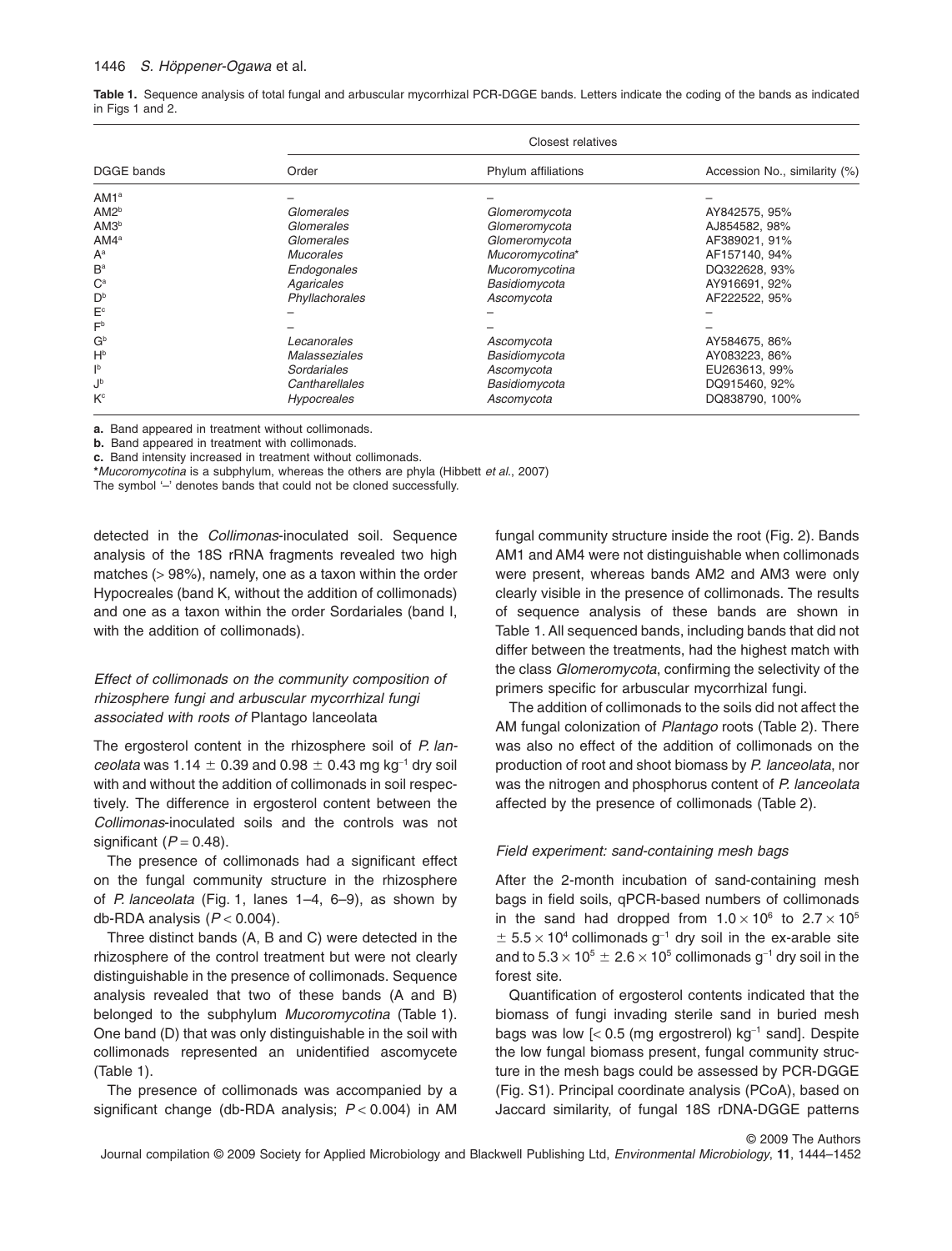#### *Impact of* Collimonas bacteria 1447

**Fig. 2.** DGGE patterns of partial 28S RNA genes of AM fungi associated with roots of *Plantago lanceolata*. Lanes 1–4: plants grown in soil without addition of collimonads; lanes 5–8: plants grown in soil with addition of collimonads. Coding of bands refers to Table 1.



was shown in Fig. 3. Samples clustered according to the soil origin. Statistical analysis (db-RDA) also revealed that the composition of the invading fungi was dependent on the soil origin  $(P = 0.001)$ . The presence of collimonads in the sterile sand had a significant effect on the composition of the invading fungi in the ex-arable site  $(P = 0.007)$  but not in the forest site  $(P = 0.66)$ .

# **Discussion**

Our results clearly indicate that the introduction of collimonads in a soil that was apparently devoid of such bacteria had a significant impact on the composition of fungal communities. The impact on fungal community composition was not accompanied by a reduction in fungal biomass or significant changes in cellulase activity.

The numbers of collimonads that were added to the soil  $(10^6 \text{ g}^{-1}$  dry soil) are similar to the highest densities of collimonads present in natural soils (Höppener-Ogawa *et al*., 2007). No further increase of collimonads was observed after introduction of cellulose or *P. lanceolata* plants. The actual dynamics of collimonads in these experiments is, however, not clear as the survival after introduction is not known. Yet, it is obvious that the increase of fungal biomass upon introduction of cellulose or plants did not result in densities of collimonads exceeding the initial density of  $10^6$  g<sup>-1</sup> dry soil. In a previous study we observed that a fungal-induced increase from 10<sup>5</sup> to  $10^6$  collimonads  $g^{-1}$  dry soil had no negative effect on fungal biomass production (Höppener-Ogawa *et al*., 2009).

Therefore, it is not surprising that we did not find a negative effect of collimonads on fungal biomass production in the current study.

Changes in fungal community composition in the presence of collimonads became apparent for all three fungal groups studied (cellulolytic fungi, rhizosphere fungi and AM fungi). Collimonads appeared to affect fungi within all major fungal (sub)phyla that can be found in soils, i.e. *Glomeromycota*, *Mucoromycotina*, *Ascomycota* and *Basidiomycota*. For all these (sub)phyla with exception of the *Mucoromycotina*, both appearing and disappearing amplicons (bands) in the PCR-DGGE analysis were found. The most likely explanation is that differences in

**Table 2.** Plant growth parameters of *Plantago lanceolata* and presence of structures of arbuscular mycorrhizal fungi in *Plantago* roots in soil with and without addition of collimonads.

| Treatment                          | Shoot dry weight<br>(g/pot) | Root dry weight<br>$(q$ /pot $)$ | AC $(%)$          | VC(%)             | HC (%)            | N<br>$(mq q^{-1})$ | $(mg g^{-1})$    |
|------------------------------------|-----------------------------|----------------------------------|-------------------|-------------------|-------------------|--------------------|------------------|
| Addition of collimonads            | $0.40^{\rm a}$              | $3.6^{\rm a}$                    | 0.47a             | 0.37a             | 0.84a             | 11.6 <sup>a</sup>  | 4.6 <sup>a</sup> |
| Control without adding collimonads | 0.58 <sup>a</sup>           | 3.8 <sup>a</sup>                 | 0.50 <sup>a</sup> | 0.31 <sup>a</sup> | 0.90 <sup>a</sup> | 10.6 <sup>a</sup>  | 5.0 <sup>a</sup> |

Percentage of intersections containing structures of AM fungi: arbuscule-like structures (AC), vesicule-like structures (VC) and hyphal-like structures (HC) were present.

Similar letters denote that there were no significant differences (*P* < 0.05) between the treatments.

Data indicate the means of six replicates. Differences between means were tested for significance using one-way ANOVA.

#### © 2009 The Authors

Journal compilation © 2009 Society for Applied Microbiology and Blackwell Publishing Ltd, *Environmental Microbiology*, **11**, 1444–1452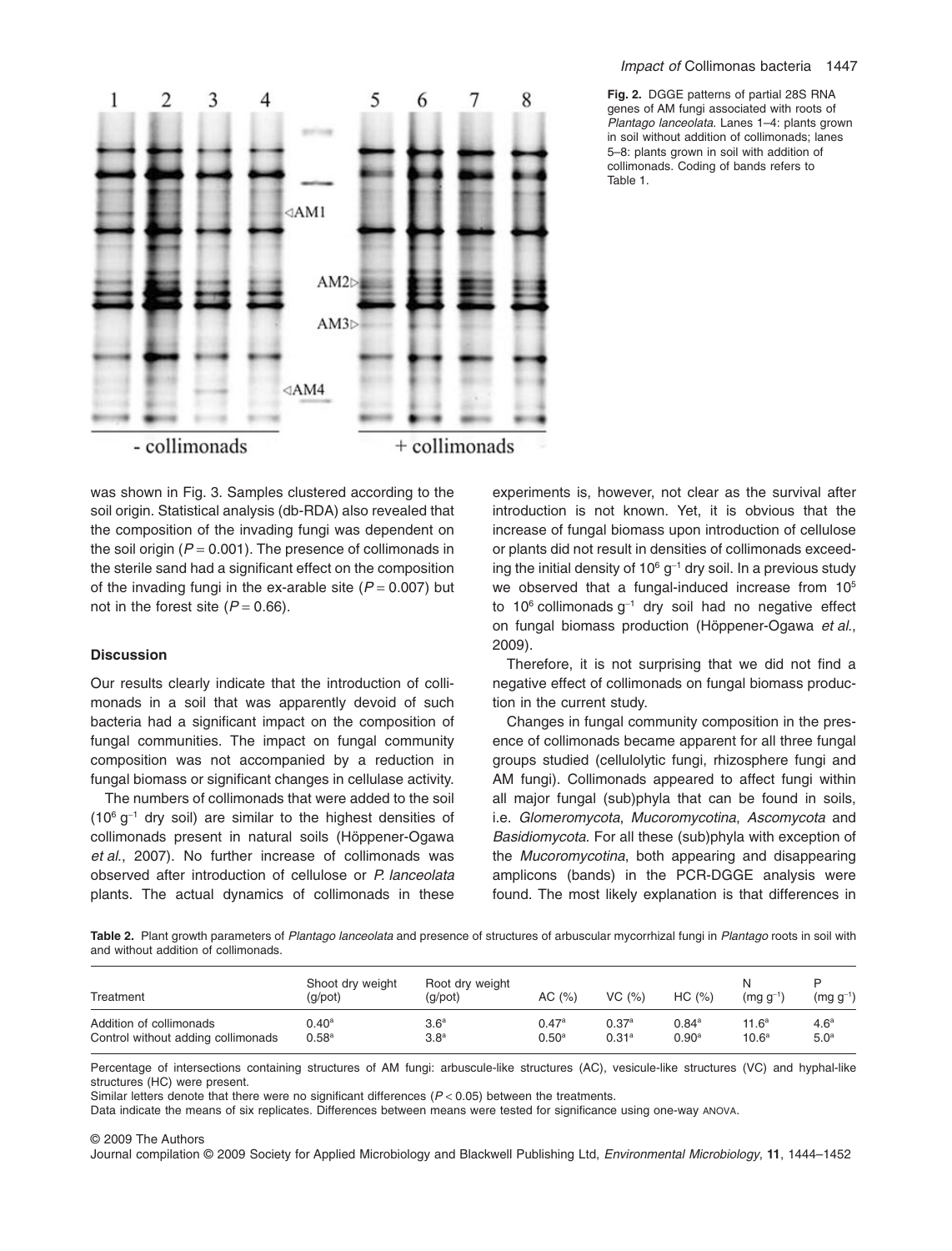

**Fig. 3.** Principal coordinate analysis (PCoA), based on Jaccard similarities, of DGGE patterns obtained from PCR-amplified fungal 18S rRNA genes in acid-purified sand that had been buried for 2 months in nylon mesh bags in an ex-arable field and a forest site. At the start of the field incubation, half of the bags contained sterile sand with the addition of collimonads, whereas the other half contained sterile sand only.  $\bullet$ : Sand with collimonads in ex-arable land,  $\circ$ : Sand without collimonads in ex-arable land,  $\nabla$ : Sand with of collimonads in the forest site,  $\nabla$ : Sand without collimonads in the forest site.

sensitivity of fungal species or strains to the presence of collimonads change the competitive relationships between different fungal taxa. Some fungal species that have a selective advantage in the absence of collimonads appear to lose this advantage in their presence and vice versa.

It is tempting to ascribe the changes in fungal community composition to preferential mycophagous growth of collimonads. For instance, the apparent inability of two fungi belonging to the subphylum *Mucormycotina* to colonize the *P. lanceolata* rhizosphere in the presence of collimonads is in line with the reported strong mycophagous growth of collimonads at the expense of zygomycetes (De Boer *et al*., 2001; Höppener-Ogawa *et al*., 2009). However, selective effects may also have been due to other antifungal activities of collimonads (Kamilova *et al*., 2007). Small, short-term effects of antibiotic producing biocontrol bacteria on non-target fungi in the rhizosphere have been reported (Glandorf *et al*., 2001; Scherwinski *et al*., 2008). Compared with these studies, the effects of collimonads on fungal communities appear to be more consistent. However, this may be due to differences in the experimental set-up (field trials versus containers; seed inoculation versus soil inoculation).

The effects of collimonads on fungal community composition did not appear to have an effect on the cellulosedegrading activity, plant biomass production and plant N and P content. Hence, functionality of fungal communities appeared not to be affected by a change in fungal community composition. This is in line with the expected functional redundancy of soil fungi (Deacon *et al*., 2006).

Arbuscular mycorrhizal fungi form associations with many plant species and have an important role in the plant's mineral nutrient acquisition (Rillig, 2004). Earlier studies have indicated that the occurrence of collimonads may be related to the occurrence of AM fungi (Offre *et al*., 2007). Such a relationship could point at preferential mycophagous growth of collimonads on AM fungi with a possible negative impact on plant performance. The current study showed that the presence of collimonads had a clear effect on the community composition of AM fungi inside the roots. However, there were no apparent effects on colonization of roots of *P. lanceolata* by arbuscular mycorrhizal fungi or on plant performance. Hence, different sensitivity of AM fungal species/strains to collimonads appears to result in a shift in AM community composition without affecting the plant nutrient acquisition.

In addition to the laboratory and greenhouse experiment, we performed an experiment to see whether collimonads affect fungal community structure under field conditions. Only small amounts of fungi had colonized the sterile sand in the buried mesh bags after 2 months of incubation in the fields. Yet, the effect of the presence of collimonads on the community composition of the invading fungi in the ex-arable soil was apparent. No such effects were seen for the forest soil. Major fungal groups, normally present in ex-arable soils, consist of fast growing saprotrophic fungi and arbuscular mycorrhizal fungi that have less persistent hyphae than lignocellulolytic basidiomycetes and ecto-mycorrhizal fungi, which are typically abundant in forest soils (van der Wal *et al*., 2006a). Fungi with more persistent hyphae may also be less sensitive to mycophagous attack by collimonads.

As the two field soils differ in acidity, it may be argued that apparent differences in mycophagous performance are due to different pH conditions. However, this is unlikely as an earlier study showed mycophagous growth of collimonads in soils varying in pH from 3.6 to 5.6, i.e. covering the pH values of the soils used in this study (Höppener-Ogawa *et al*., 2009).

In conclusion, collimonads had a strong effect on the composition of functional groups of soil fungi, whereas the effect on fungal biomass production and functioning of fungi was small. Conceptually, these observations are of great interest as it shows that a minor component of the soil bacterial community can have a strong impact on fungal community composition in the soil ecosystem.

© 2009 The Authors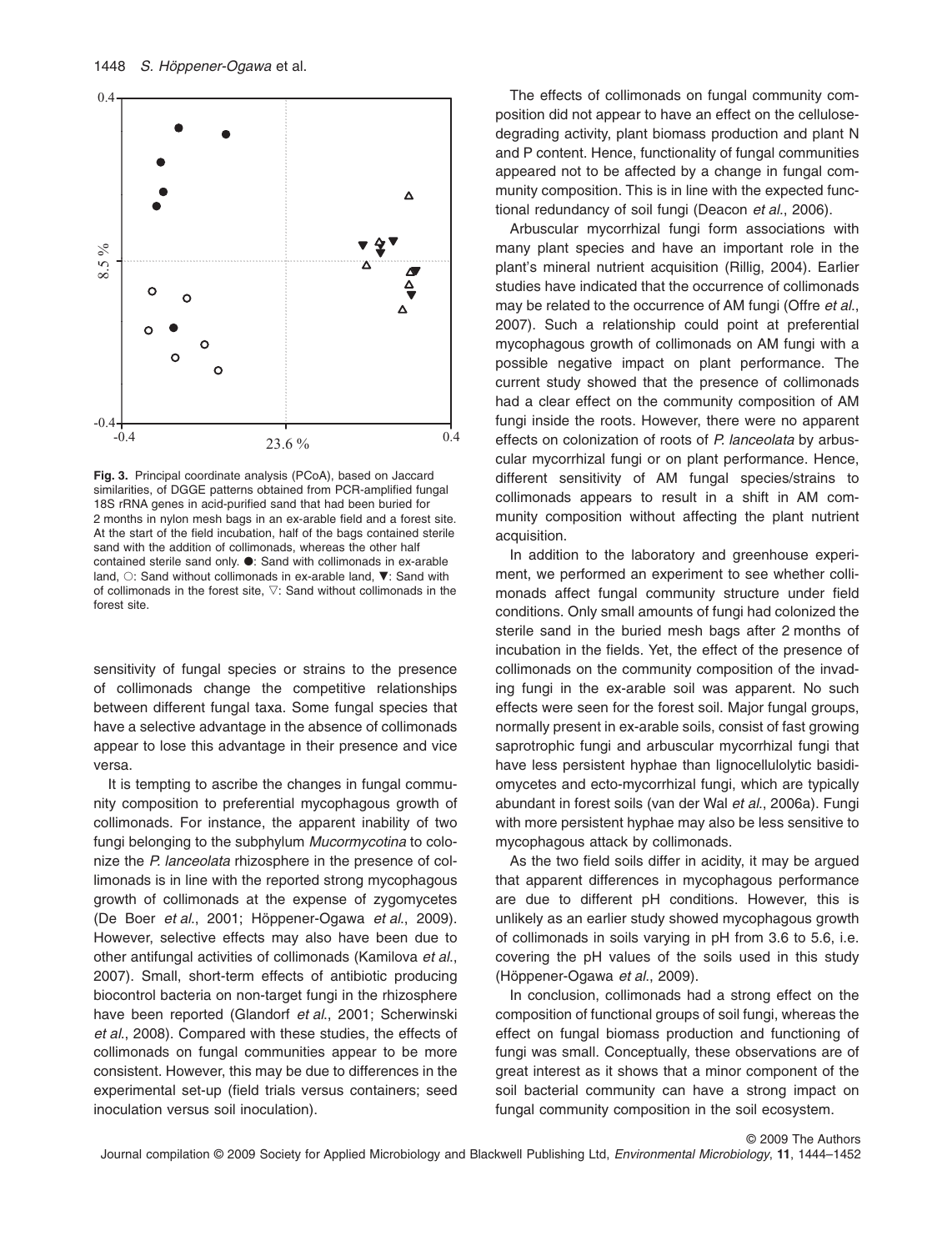# **Experimental procedures**

#### *Study sites*

Two field sites (a deciduous forest and an ex-arable field) used in this study are located in the central part (Veluwe) of the Netherlands. The forest site (major tree species beech and oak), which is located near the village Doorwerth, was only used for the field experiment. The ex-arable field was referred to as Mossel in the study of van der Wal and colleagues (2006b). The soil characteristics of the ex-arable land and forest site (mineral layer) were  $pH_{water}$  5.6 and 3.5, total organic carbon 21 and 35 g kg<sup>-1</sup>, and C/N ratio 17.1 and 24.3, respectively. More details on the ex-arable site are given by van der Wal and colleagues (2006b). The number of indigenous collimonads in the ex-arable soil was lower than  $1.5 \times 10^4$  g<sup>-1</sup> dry-weight soil (detection limit) as assessed by *Collimonas*-specific real-time PCR (Höppener-Ogawa *et al*., 2007). At the ex-arable site, soil (0–10 cm layer) was sampled from at least 30 randomly selected points in a  $50 \times 50$  m plot. Samples were pooled, mixed and sieved (4 mm mesh) before use in microcosm experiments 1 and 2 (see below).

## *Bacterial strains*

The strains used in this study were *Collimonas fungivorans* Ter 331 (AJ310395) and Ter 6T (LMG 21973), *C. arenae* Ter 10T (LMG 23964) and *C. pratensis* Ter 91T (LMG 23965) (De Boer *et al*., 2004; Höppener-Ogawa *et al*., 2008).

# *Effect of collimonads on the community composition of fungi in cellulose-enriched soil*

The *Collimonas* strains Ter 6, 10, 91 and 331 were pre-grown on chitin–yeast agar at 20°C for 14 days as described by de Boer and colleagues (2001). Bacteria were suspended in P-buffer (KH<sub>2</sub>PO<sub>4</sub>, 1 g  $I^{-1}$ , pH 6.5), pelleted by centrifugation (16 000 *g*) and re-suspended in P-buffer. A mixed suspension of *Collimonas* strains was made by adding equal numbers of cells of each strain (direct microscopic counting) to P-buffer. The bacterial suspension was mixed into autoclaved, acid-purified beach sand to give a moisture content of 14% (w/w). For the control treatment the same amount of P-buffer without collimonads was used. Acid-purified sand with or without collimonads was mixed (1:9) with the homogenized ex-arable soil. The mixing with collimonadscontaining sand resulted in a final density of  $10^6$  cells  $g^{-1}$  dry soil. After inoculation, the soil was pre-incubated at 20°C for 1 week to allow the bacteria to adapt to conditions in the ex-arable soil. Next, the soil was enriched with  $\alpha$ -cellulose (Sigma), to a final concentration of  $2 \text{ mg } C \text{ g}^{-1}$  dry soil.  $(NH<sub>4</sub>)<sub>2</sub>SO<sub>4</sub>$  was also added to establish an added C:N ratio of 17.1, which is similar to the C:N ratio of the ex-arable soil. Portions (40 g) of soil were transferred to Petri dishes (diameter, 8.5 cm) and spread evenly. The Petri dishes were sealed with Para-film and incubated at 20°C. Per treatment (i.e. with and without collimonads) and per time interval six replicate samples were incubated. After 2 and 8 weeks of incubation, fungal biomass, fungal community composition and numbers of collimonads were determined. Quantification of ergosterol, via an alkaline extraction method, was used as an estimate of fungal biomass (De Ridder-Duine *et al*., 2006).

Analysis of cellulase activity was based on the release of remazol Brilliant blue from dyed carboxymethyl cellulose as described by van der Wal and colleagues (2006a).

Fungal community structure was examined using PCR-DGGE (see below). Numbers of collimonads were determined using real-time PCR on extracted soil DNA (see below) (Höppener-Ogawa *et al*., 2007).

# *Effect of collimonads on the community composition on rhizosphere fungi and arbuscular mycorrhizal fungi associated with roots of* Plantago lanceolata

Seeds of *P. lanceolata* (Ribwort Plantain) were surfacesterilized by gently shaking them in 0.4% hypochlorite solution for 10 min and rinsed in sterile distilled water for 5 min. Sterile seeds were germinated on 1.5% Bactoagar (#0140- 01-0; Difco, Detroit, MI) at 20°C for 7 days. Seedlings free of microbes were used for the experiment.

The ex-arable soil was inoculated with a mixture of collimonads as described in the previous subsection. Noninoculated controls were also prepared as described above.

Portions of 1 kg of soil were put in containers (diameter 11.4 cm; height 14.3 cm). Six replicate pots were prepared for treatments with or without the addition of collimonads. Per container three seedlings were planted. All containers were placed in the greenhouse at a temperature of 25  $\pm$  1°C (day) and 22  $\pm$  1°C (night) with a relative humidity of 70% and with a photoperiod of 16:8 h (day : night). Natural daylight was supplemented with 400 W metal halide bulbs (one per 1.5 m2 ). The weight of the containers was checked daily and, if necessary, water was added to maintain the moisture content of 14% (w/w).

After 1 week, the number of seedlings was reduced to 1 per container. After 8 weeks, plants were harvested. Thirty 1-cm-long sections of thin roots (diameter approximately 2 mm) from each pots were randomly sampled for the determination of colonization by AM fungi, using the magnified intersections method (McGonigle *et al*., 1990). Rhizosphere soil was collected by brushing soil adhering to roots. Next, roots were washed with water. Half of the roots were used for determination of root dry weight, the other half were used for analysis of AM communities. The shoots were used for determination of dry weight, total C, N and P. Total C and N were determined using a FlashEA 1112 Series NC soil analyser. Total P was determined colorimetrically after acid destruction (van der Wal *et al*., 2007).

Soil DNA was extracted as described below. The extracted DNA was used for the examination of total fungal and arbuscular mycorrhizal fungal community structure using PCR-DGGE analysis (see below).

Composition of AM fungal community inside the roots was also determined using the freeze dried root tissues. DNA was extracted from 2 g of freeze dried material using bead beating for 3 min to crush the root tissues. DNA extracted from the freeze-dried roots was analysed for AM fungal community structure by PCR-DGGE analysis (see below).

© 2009 The Authors Journal compilation © 2009 Society for Applied Microbiology and Blackwell Publishing Ltd, *Environmental Microbiology*, **11**, 1444–1452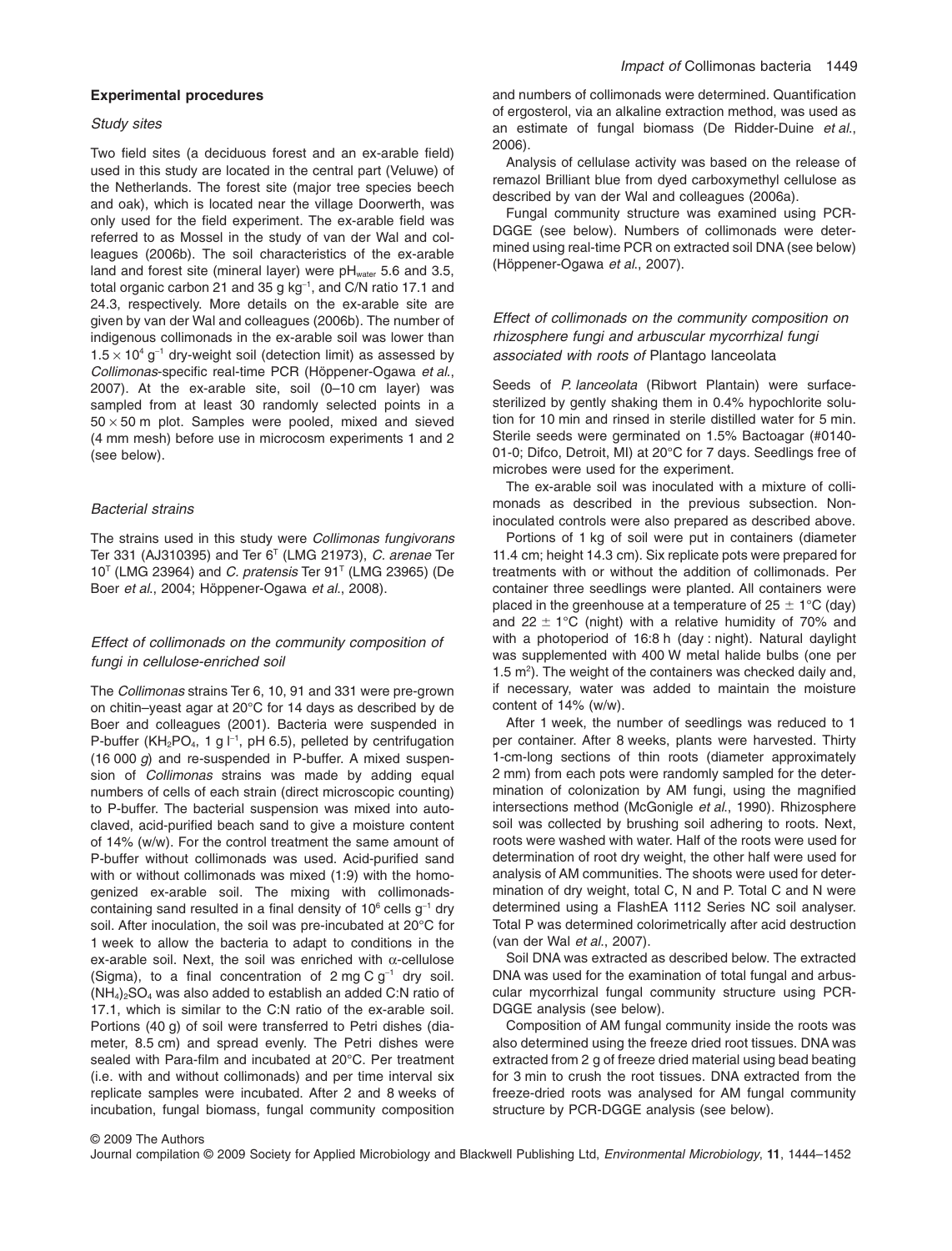## 1450 *S. Höppener-Ogawa* et al.

|  |  |  |  |  |  | Table 3. Primers, PCR and denaturing gradient gel electrophoresis (DGGE) conditions used in this study. |  |  |  |  |  |
|--|--|--|--|--|--|---------------------------------------------------------------------------------------------------------|--|--|--|--|--|
|--|--|--|--|--|--|---------------------------------------------------------------------------------------------------------|--|--|--|--|--|

| Community Primers |                                                   | PCR protocol                                                                                          | DGGE gradients    | Reference                                                                             |
|-------------------|---------------------------------------------------|-------------------------------------------------------------------------------------------------------|-------------------|---------------------------------------------------------------------------------------|
| Fungi<br>AM fungi | FR1-gc/FF390<br>LR1/FLR2 followed<br>by FLR3/FLR4 | Touchdown 55–47°C; 37 cycles 40–55% denaturant Vainio and Hantula (2000)<br>$58^{\circ}$ C: 35 cvcles | 20–55% denaturant | Trouvelot et al. (1999) and van Tuinen et al. (1998)<br>Gollotte <i>et al.</i> (2004) |

# *Effect of collimonads on invading fungi (Field experiment)*

Fungal in-growth bags with an opening on one side were constructed of nylon mesh pieces (mesh size 35 um; bag size,  $10 \times 5 \times 2$  cm) by fusing the edges with a thermo-sealer. The mesh size used, allowed the in-growth of fungal hyphae but not of roots (Wallander *et al*., 2001). *Collimonas* strains Ter 6, 10, 91 and 331 were grown and mixed with acidpurified sand as described above, except that the moisture content was kept at 5% (w/w). Portions (120 g) of sand containing collimonads were transferred into the bags. After sealing the opening of the bags, they were placed at 20°C, and pre-incubated for 1 week to allow bacteria to adapt to conditions in sand. For the control treatment, bags with sand without collimonads were prepared. After pre-incubation, the nylon bags were placed horizontally at the interface between the organic horizon (4 cm thick) and the mineral soil in the forest site. In the ex-arable site, the nylon bags were placed at 3 cm below the surface. Bags of the two treatments (with and without collimonads) were placed close to each other. In total, six replicates of both treatments were placed at six randomly selected spots within an area of 100  $m^2$ .

The start of the field incubation was 11 September 2007, and after 8 weeks of incubation in the field the bags were collected. Per bag, sand was carefully mixed and samples were taken for fungal biomass (ergosterol) measurements (De Ridder-Duine *et al*., 2006) and determination of fungal community structure by PCR-DGGE analysis (see below). Soil DNA was extracted as described in the next subsection.

# *PCR-denaturing gradient gel electrophoresis analysis, cloning and sequencing*

For all experiments, soil DNA was extracted from an amount of moist soil equivalent to 0.25 g dry soil and an amount of 2 g freeze-dried root tissues using the MOBIO kit (MOBIO laboratories, Solana Beach, CA) and the DNeasy plant mini kit (QIAGEN, the Netherlands) according to the manufacturer's instruction, except that soil DNA was finally eluded in 50 µl buffer. Table 3 summarizes the primers, thermocycling regimes and electrophoresis conditions used to analyse fungal and AM fungal communities. Partial sequences of 18S rRNA genes and 28S rRNA genes were analysed for total fungi and AM fungi, respectively. All PCR reactions, DGGE and cloning were carried out as described elsewhere (van der Wal *et al.*, 2006a), except that we added 2.5 µl of bovine serum albumin (BSA; 4 mg ml<sup>-1</sup>) to the PCR reaction mixture to reduce PCR inhibition. The initial denaturation steps were 94°C and 93°C for fungi and AM fungi respectively. Sequencing of DGGE bands was performed by Macrogen (Seoul,

Korea). To roughly identify fungi, similarities between obtained sequences were compared with nucleotide sequences available in GenBank by using the nucleotide BLAST program [\(http://www.ncbi.nlm.nih.gov/blast/Blast.cgi\)](http://www.ncbi.nlm.nih.gov/blast/Blast.cgi).

# *Statistical analyses*

The banding patterns of DGGE gels were analysed using the Image Master 1D program (Amersham Bioscience, Roosendaal, the Netherlands). The resulting binary matrices were exported and used in statistical analysis as 'species' presence-absence matrices.

Ordination of samples resulting from image analysis of DGGE profiles was carried out using PCoA, based on Jaccard's similarity. The use of Jaccard's coefficient is recommended for binary species data like DGGE patterns scored for either presence or absence (Legendre and Anderson, 1999). The effects of the presence of collimonads (all three experiments), the soil type (experiment 3) and interaction of these factors as environmental variables on the microbial structure as analysed by PCR-DGGE were tested by db-RDA(Legendre and Anderson, 1999) in Canoco 4.5 for Windows (Ter Braak and Šmilauer, 2002). To test the effects of each of the two variables (the presence of collimonads and the soil type), the individual variables were recorded, using dummy binary-variables of which one was used in Canoco as the only environmental variable in the model and the other as covariable. To test the interaction, the variable entered in the model was the interaction between the presence of collimonads and the soil type, while both individual factors were included (without interaction) as covariables. The significances of such models were tested with 999 permutations.

All ANOVAs were carried out in Statistica 7.0 (StatSoft, Tulsa, OK). For ANOVA, data normality was tested with Shapiro–Wilks test and variance homogeneity by Levene's test. When data failed to satisfy one of the tests, an appropriate transformation was applied (log or square root transformation). Turkey's honestly significant difference (HSD) method modified for unequal sample size (Unequal N HSD in Statistica) was used for *post hoc* comparison with a 0.05 grouping baseline.

#### **Acknowledgements**

We thank Wiecher Smant and Hannes Gamper for technical assistance and advices, Etienne Yergeau for helpful comments about statistical analyses. Financial support for Sachie Höppener-Ogawa was provided by the Netherlands Organization for Scientific Research (NWO). This is publication No. 4416 NIOO-KNAW of the Netherlands Institute of Ecology.

© 2009 The Authors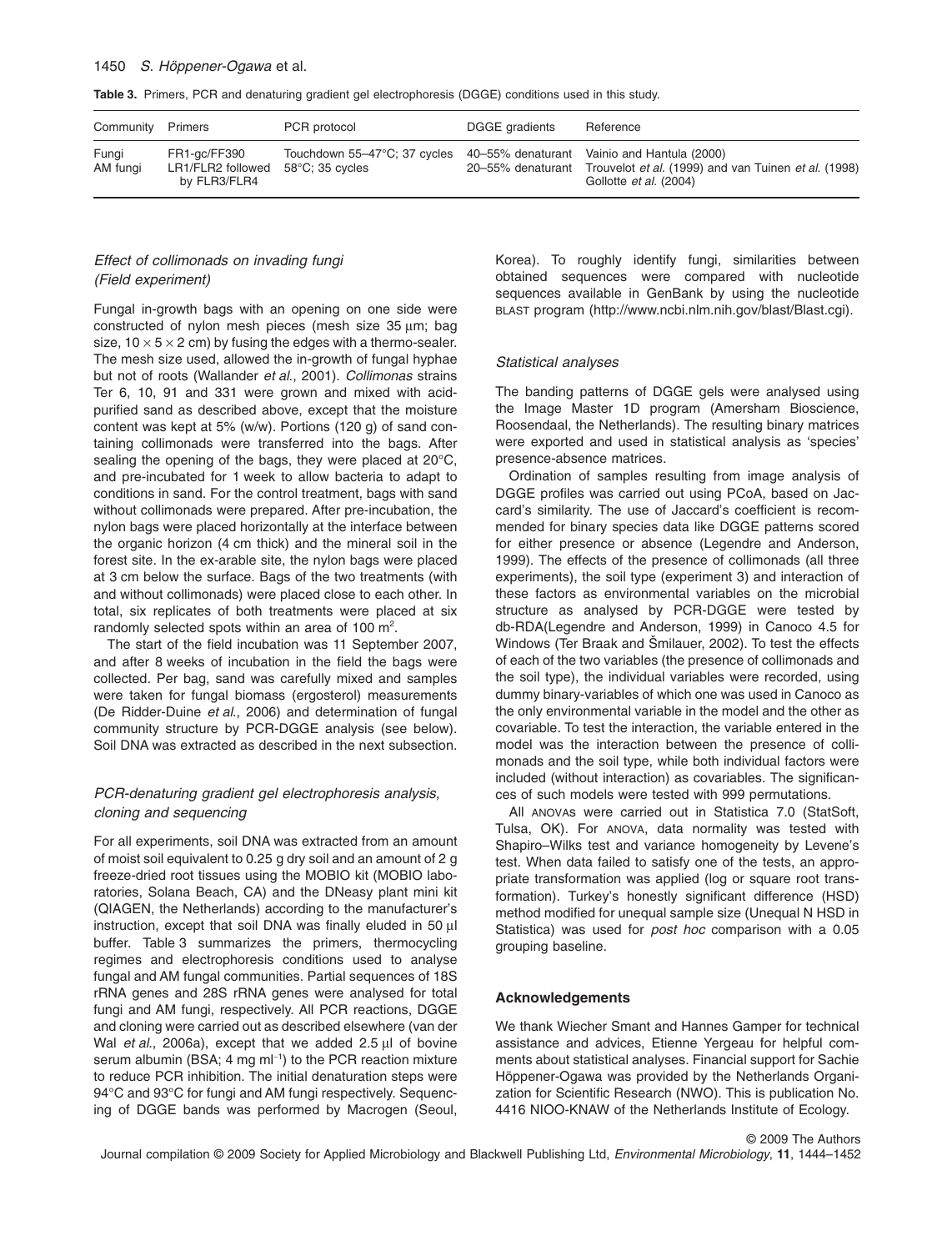## **References**

- Allen, E.B., Allen, M.F., Helm, D.J., Trappe, J.M., Molina, R., and Rincon, E. (1995) Patterns and regulation of mycorrhizal plant and fungal diversity. *Plant Soil* **170:** 47–62.
- De Boer, W., Klein Gunnewiek, P.J.A., Kowalchuk, G.A., and van Veen, J.A. (2001) Growth of chitinolytic dune soil betasubclass *Proteobacteria* in response to invading fungal hyphae. *Appl Environ Microbiol* **67:** 3358–3362.
- De Boer, W., Folman, L.B., Summerbell, R.C., and Boddy, L. (2005) Living in a fungal world: impact of fungi on soil bacterial niche development. *FEMS Microbiol Rev* **29:** 795–811.
- De Boer, W., Leveau, J.H.J., Kowalchuk, G.A., Klein Gunnewiek, P.J.A., Abeln, E.C.A., Figge, M.J., *et al.* (2004) *Collimonas fungivorans* gen. nov., sp. nov., a chitinolytic soil bacterium with the ability to grow on living fungal hyphae. *Int J Syst Evol Microbiol* **54:** 857–864.
- De Ridder-Duine, A.S., Smant, W., van der Wal, A., van Veen, J.A., and de Boer, W. (2006) Evaluation of a simple, non-alkaline extraction protocol to quantify soil ergosterol. *Pedobiologia* **50:** 293–300.
- Deacon, L.J., Pryce-Miller, E.J., Frankland, J.C., Bainbridge, B.W., Moore, P.D., and Robinson, C.H. (2006) Diversity and function of decomposer fungi from a grassland soil. *Soil Biol Biochem* **38:** 7–20.
- Demoling, F., Figuerora, D., and Bååth, E. (2007) Comparison of factors limiting bacterial growth in. *Soil Biol Biochem* **39:** 2485–2495.
- Glandorf, D.C.M., Verheggen, P., Jansen, T., Jorritsma, J.W., Smit, E., Leeflang, P., *et al.* (2001) Effect of genetically modified *Pseudomonas putida* WCS358r on the fungal rhizosphere microflora of field-grown wheat. *Appl Environ Microbiol* **67:** 3371–3378.
- Gollotte, A., van Tuinen, D., and Atkinson, D. (2004) Diversity of arbuscular mycorrhizal fungi colonising roots of the grass species *Agrostis capillaris* and *Lolium perenne* in a field experiment. *Mycorrhiza* **14:** 111–117.
- Hibbett, D.S., Binder, M., Bischoff, J.F., Blackwell, M., Cannon, P.F., Eriksson, O.E., *et al.* (2007) A higher-level phylogenetic classification of the Fungi. *Mycol Res* **111:** 509–547.
- Höppener-Ogawa, S., Leveau, J.H.J., Smant, W., van Veen, J.A., and de Boer, W. (2007) Specific detection and real-time PCR quantification of potentially mycophagous bacteria belonging to the genus *Collimonas* in different soil ecosystems. *Appl Environ Microbiol* **73:** 4191– 4197.
- Höppener-Ogawa, S., de Boer, W., Leveau, J.H.J., van Veen, J.A., de Brandt, E., Vanlaere, E., *et al.* (2008) *Collimonas arenae* sp. nov. and *Collimonas pratensis* sp. nov., isolated from (semi-) natural grassland soils. *Int J Syst Evol Microbiol* **52:** 414–419.
- Höppener-Ogawa, S., Leveau, J.H.J., van Veen, J.A., and de Boer, W. (2009) Mycophagous growth of *Collimonas* bacteria in natural soils, impact on fungal biomass turn–over and interactions with mycophagous *Trichoderma* fungi. *ISME J* **3:** 190–198.
- Kamilova, F., Leveau, J.H.J., and Lugtenberg, B. (2007) *Collimonas fungivorans*, an unpredicted *in vitro* but efficient *in*

*vivo* biocontrol agent for the suppression of tomato foot and root rot. *Environ Microbiol* **9:** 1597–1603.

- Legendre, P., and Anderson, M.J. (1999) Distance-based redundancy analysis: testing multispecies responses in multifactorial ecological experiments. *Ecol Monogr* **69:** 1–24.
- Leveau, J.H.J., and Preston, G.M. (2008) Bacterial mycophagy: definition and diagnosis of a unique bacterial– fungal interaction. *New Phytol* **177:** 859–876.
- McGonigle, T.P., Miller, M.H., Evans, D.G., Fairchild, G.L., and Swan, J.A. (1990) A new method which gives an objective measure of colonization of roots by vesicular arbuscular mycorrhizal fungi. *New Phytol* **115:** 495– 501.
- Offre, P., Pivato, B., Siblot, S., Gamalero, E., Corberand, T., Lemanceau, P., and Mougel, C. (2007) Identification of bacterial groups preferentially associated with mycorrhizal roots of *Medicago truncatula*. *Appl Environ Microbiol* **73:** 913–921.
- Rillig, M.C. (2004) Arbuscular mycorrhizae and terrestrial ecosystem processes. *Ecol Lett* **7:** 740–754.
- Scherwinski, K., Grosch, R., and Berg, G. (2008) Effect of bacterial antagonists on lettuce: active biocontrol of *Rhizoctonia solani and* negligible, short-term effects on nontarget microorganisms. *FEMS Microbiol Ecol* **64:** 106– 116.
- Ter Braak, C.J.F., and Šmilauer, P. (2002) *CANOCO Reference Manual and Canodraw for Windows User's Guide: Software for Canonical Community Ordination (Version 4.5)*. Ithaca, NY, USA: Microcomputer Power.
- Trouvelot, S., van Tuinen, D., Hijri, M., and Gianinazzi-Pearson, V. (1999) Visualization of ribosomal DNA loci in spore interphasic nuclei of glomalean fungi by fluorescence in situ hybridization. *Mycorrhiza* **8:** 203–206.
- Vainio, E.J., and Hantula, J. (2000) Direct analysis of wood-inhabiting fungi using denaturing gradient gel electrophoresis of amplified ribosomal DNA. *Mycol Res* **104:** 927–936.
- Van Tuinen, D., Jacquot, E., Zhao, B., Gollotte, A., and Gianinazzi-Pearson, V. (1998) Characterization of root colonization profiles by a microcosm community of arbuscular mycorrhizal fungi using 25S rDNA-targeted nested PCR. *Mol Ecol* **7:** 879–887.
- van der Wal, A., van Veen, J.A., Pijl, A.S., Summerbell, R.C., and de Boer, W. (2006a) Constraints on development of fungal biomass and decomposition processes during restoration of arable sandy soils. *Soil Biol Biochem* **38:** 2890– 2902.
- van der Wal, A., van Veen, J.A., Smant, W., Boschker, H.T.S., Bloem, J., Kardol, P., *et al.* (2006b) Fungal biomass development in a chronosequence of land abandonment. *Soil Biol Biochem* **38:** 51–60.
- van der Wal, A., de Boer, W., Lubbers, I.M., and van Veen, J.A. (2007) Concentration and vertical distribution of total soil phosphorus in relation to time of abandonment of arable fields. *Nutr Cycling Agroecosystems* **79:** 73– 79.
- Wallander, H., Nilsson, L.O., Hagerberg, D., and Baath, E. (2001) Estimation of the biomass and seasonal growth of external mycelium of ectomycorrhizal fungi in the field. *New Phytol* **151:** 753–760.

Journal compilation © 2009 Society for Applied Microbiology and Blackwell Publishing Ltd, *Environmental Microbiology*, **11**, 1444–1452

<sup>© 2009</sup> The Authors